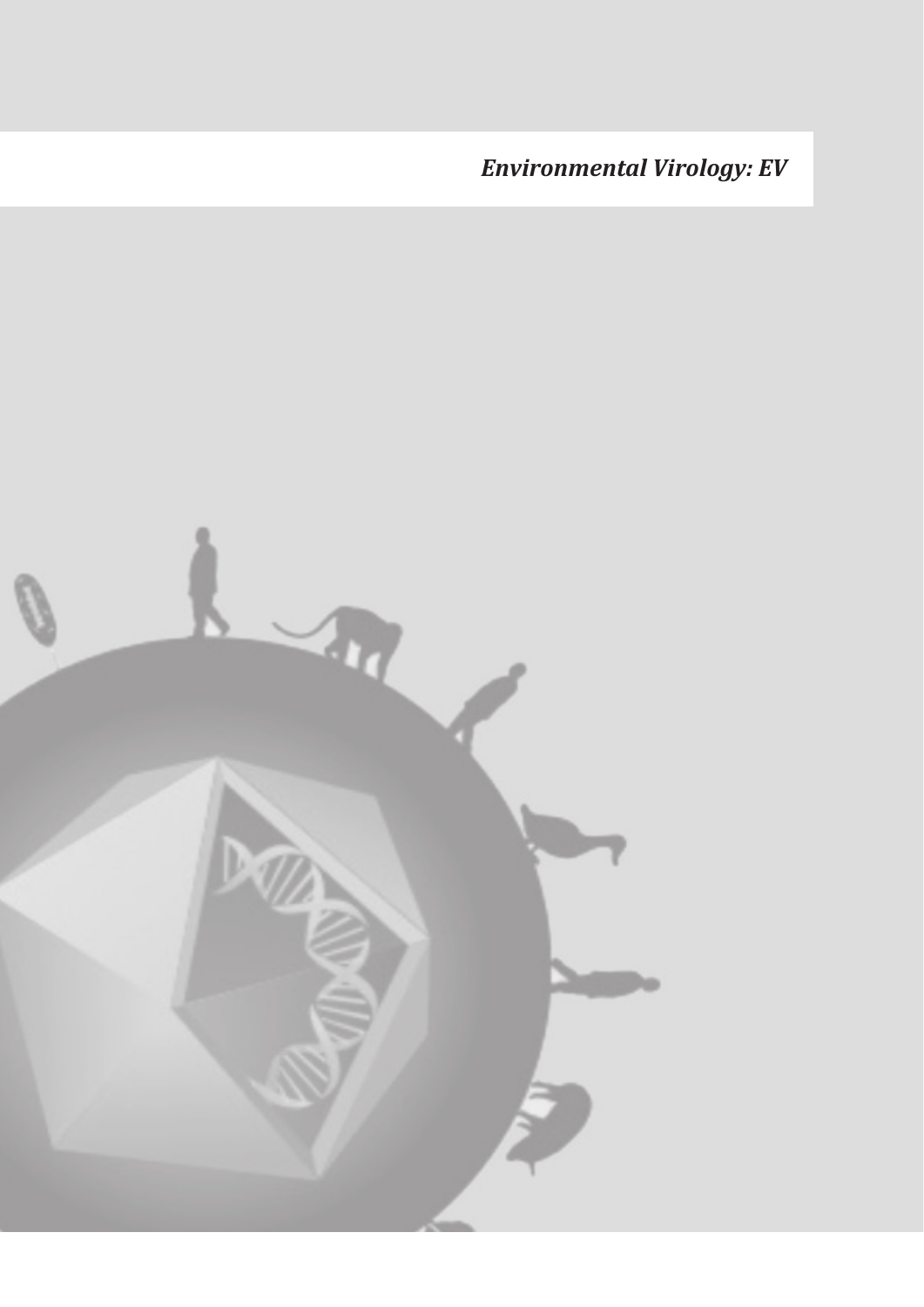October, 23 – 26, 2011 – Atibaia, São Paulo, Brazil

*Environmental Virology: EV*  **127**

## **IN SEDIMENT SAMPLES FROM RURAL PROPERTIES OF ROLANTE AND RIOZINHO, VALE DO PARANHANA, RS, BRAZIL**

**Staggemeier, R., Bortoluzzi, M., Pacheco, A.M., Kluge, M., Luz, R.B., Fabres, R.B., Soliman, M.C., Bianchi, E., Bergamaschi, B., Rodrigues, M.T., Fleck, J.D., Fontana, T., Spilki, F.R., Almeida, S.E.M.**

Universidade Feevale; FEEVALE; • RS-239, 2755, Bairro Vila Nova, Novo Hamburgo, RS, Brasil. CEP 93352-000

Contamination of the soil (sediment) has become one of the major environmental concerns, since, generally, the contamination affects the global environment of the affected area (soil, surface water and groundwater, wildlife and vegetation) and may also be in the origin of public health problems. Virus can settle into soil or water, when associated with particulate matter in suspension or in solid matrices of sediments, they tend to remain viable longer. Enteric viruses in the soil have the ability to migrate through it by the successive adsorption-desorption phenomena, thus, providing risk of contamination of groundwater by the ease of penetration of viral particles in the soil. Among these viruses are the adenovirus (AdV), enterovirus (EV) and the rotavirus genogroup A (GARV), which causes diseases in humans and animals. This study aims to evaluate the presence of AdV, EV and GARV in sediment samples of slopes, dams and streams from rural properties of Riozinho and Rolante. Eighteen sediment (100 g) and water (500 mL) samples of slopes, dams and streams were collected and submitted to extraction of DNA/ RNA, followed by, when necessary, the synthesis of cDNA by reverse transcription. The viral detection was performed by polymerase chain reaction (PCR). PCR products were submitted to electrophorese and analyzed under UV light. Of the 18 sediment samples, 7 were positive for AdV and 6 for GARV. In water samples, 5 for AdV, 3 for GARV and 1 for EV. For the collection points where water was running (ie slopes) there was not viral detection in sediment, only in water. On the other hand, dams and streams in which the water keeps direct contact to the soil for a long time, viruses were detected only in sediments. The results suggest the capacity of viruses present in water to concentrate on the sediment. The presence of these pathogens in soil may contribute to an increased risk of contamination of groundwater.

Financial Support: CNPq/Feevale/Fapergs/Capes

## **EV121 - INCIDENCE OF ENTERIC VIRUSES IN GROUNDWATER FROM WELLS LOCATED AT IVOTI, CAÍ WATERSHED, RS, BRAZIL**

 **Soliman, M.C., Pacheco, A.M., Luz, R.B., Staggemeier, R., Fabres, R.B., Kluge, M., Fontana, T., Jung, M., Rodrigues, M.T., Bortoluzzi, M., Schalemberger, G., Bianchi, E., Rech, N., Fleck, J.D., Spilki, F.R.**

Universidade Feevale; FEEVALE; • RS-239, 2755, Bairro Vila Nova, Novo Hamburgo, RS, Brasil. CEP 93352-000

Enteric viruses are mainly associated to waterborne viral gastroenteritis. Adenoviruses (AdV, Adenoviridae family, double-stranded DNA), enteroviruses (EV, Picornaviridae family, single-stranded RNA) and rotaviruses from the genogroup A (GARV, Reoviridae family, segmented doublestranded RNA) could be candidates as indicator organisms of fecal pollution for different water sources. The aim of this study was to verify the presence of AdV, EV and GARV in groundwater samples collected in the municipality of Ivoti, RS. Twenty-three (23) samples were collected from artesian and dug wells in sterilized glass bottles and submitted to virological analysis. Putative present viral particles were concentrated through adsortion-elution process, using a negative polarity membrane. After, the extraction of viral DNA and/or RNA. For EV and GARV, it was performed the synthesis complementary DNA (cDNA) by reverse transcription. Conventional Polymerase Chain Reaction (PCR) was applied aiming the detection of the specific genomes. Oligonucleotides with potential alignment in conserved regions of the genome of each virus were used, corresponding to the hexon protein gene of AdV, the region 5 'untranslated (5'UTR) of ENT and the VP6 GARV gene. The reaction products were marked with SYBR-Safe ®, submitted to electrophoresis on 2% agarose gel and visualized under ultraviolet light. From the 23 samples analyzed, 34.7% were positive for ADV, 30.4% positive for GARV and all samples were negative for EV. These results indicate contamination by AdV and GARV in the region in study and demonstrate that the isolated analysis of a single virus (EV, for this study) may be not enough to reveal fecal contamination. From the knowledge of the authors, it was the first assessment of groundwater contamination within the Caí watershed, one of the most populated river basins in the south of Brazil.

Financial Support: CNPq, Fapergs, FEEVALE, CAPES.

## **EV122 - MOLECULAR DETECTION OF HEPATITIS A VIRUS (HAV) IN MAIN WELLSPRING OF WATER SUPPLY OF THE CITY OF BELÉM, PARA, BRAZIL.**

**Gurjão, T.C.M., Garza, D.R., Teixeira, D.M., Souza, D.S.A., Spada, P.K., Mascarenhas, J.D.P., Gabbay, Y.B., De Paula, V.S., Sá, L.L.C.**

- 1. Instituto Evandro Chagas; IEC; Rua Br. 316, S.N. Km07- Levilândia Cep 67030-000-Ananindeua - PA
- 2. Fundação Oswaldo Cruz; FIOCRUZ; Avenida Brasil-Rio de Janeiro

HAV is the main causative agent of hepatitis in Amazon region, In the North of Brazil, infection by this virus is highly endemic, varying by location depending on the socioeconomic and sanitary conditions. HAV needs an extremely low infectious dose and can remain viable in water for several months resisting the processes of water and sewage treatment, such as chlorination. Studies show that the concentration of coliforms, current microbiologic

October 2011– Volume 16 – Supplement 1 - Abstracts/Posters - *Environmental Virology: EV*